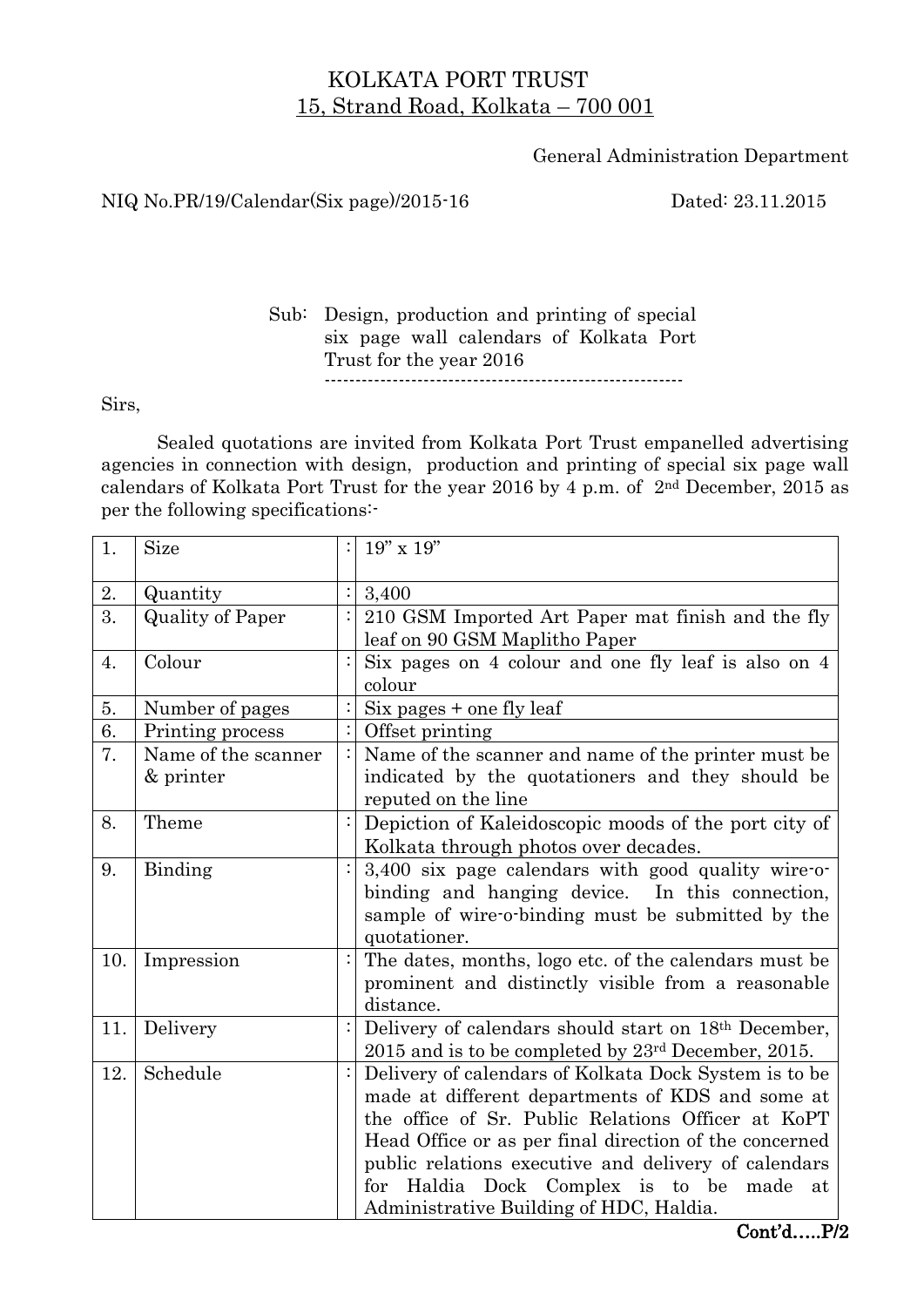// 2 //

| 13.1 | Price       | $\frac{1}{2}$ . The price of calendar including design, production<br>and printing as a whole should be given with<br>break-up along with unit cost. |
|------|-------------|------------------------------------------------------------------------------------------------------------------------------------------------------|
|      | 14. Payment | : Payment will be made as per KoPT's payment                                                                                                         |
|      |             | terms.                                                                                                                                               |

For the benefit of evaluation and wholesome comparison, you are requested to comply with the terms and conditions as itemized below:-

- a) Quotations must be submitted in two separate sealed covers with inscription, one for 'Techno-Commercial Bid' and the other for 'Price Bid'. The 'Techno-Commercial Bid' must contain the theme and design of the calendar.
- b) If the quotation does not consist of the above details, the offer may stand as cancelled.

In this regard, your offer should reach the office of Sr. Public Relations Officer, Kolkata Port Trust by 4 p.m. of 2nd December, 2015.

The quotation will be opened at 12 noon on  $3<sup>rd</sup>$  December, 2015 in the office of Sr. Public Relations Officer and, accordingly, the appropriate representative of the quotationer is requested to be present for interaction with the members of the Committee in the above-mentioned date and time. Mention may be made here that the Price Bid of only those bidders will be opened whose Techno-Commercial Bid will be found to be accepted.

Kolkata Port Trust reserves the right to accept or reject the whole or any part of your quotations without assigning any reason thereof.

Regards,

Yours faithfully,

Sr. Public Relations Officer

Cont'd……3